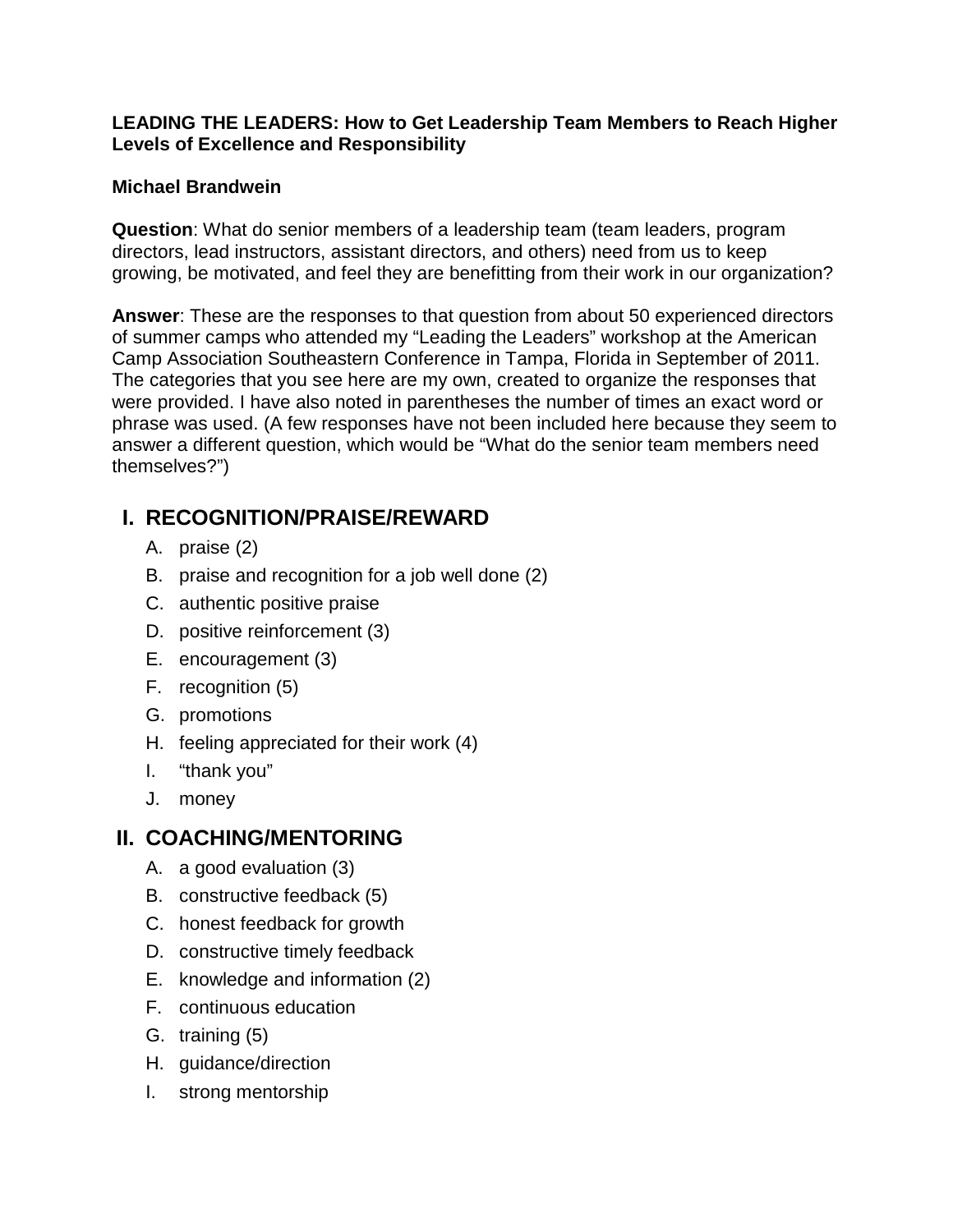- J. coaching
- K. knowledgeable mentors, guides, partners
- L. skills
- M. opportunities to use the skills learned
- N. opportunities to test and grow different skills
- O. positive relationship with their supervisors (i.e. desire not to disappoint)
- P. resources

## **III. COMMUNICATION**

- A. communication
- B. regular "check-in's"
- C. clear information
- D. updates
- E. having difficult conversations without putting them off

## **IV. COMMUNITY/CONNECTION**

- A. community
- B. connectedness
- C. fellowship with one another
- D. friends at work

## **V. CHALLENGE**

- A. challenges
- B. increasing challenges
- C. thought provoking stimuli

## **VI. RESPONSIBILITY/INDEPENDENCE/AUTHORITY**

- A. responsibility (8)
- B. progressive responsibility
- C. responsibility to make decisions
- D. authority (2)
- E. empowerment (2)
- F. accountability
- G. opportunities to lead meetings and be seen as a leader
- H. independence (2)
- I. autonomy
- J. opportunity to grow
- K. opportunity to "own" something (2)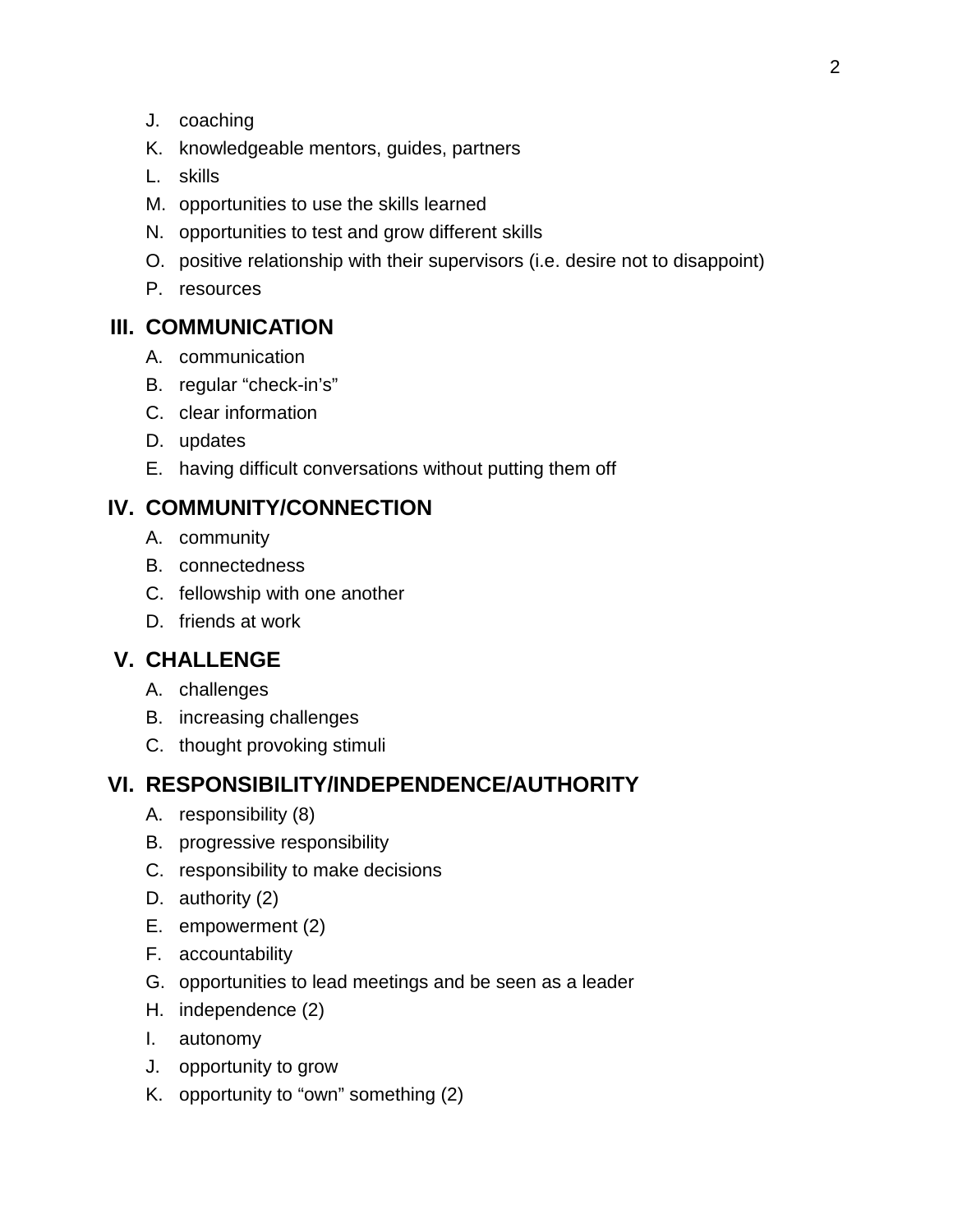- L. ownership of an important part of camp (e.g. programming for a special group, evaluation of staff, cabin inspection, schedule, etc.)
- M. opportunity to own something fully and manipulate the situation as needed

# **VII. SAFE FREEDOM**

- A. freedom to do their job
- B. authority to be creative
- C. encouragement to try, fail, learn, and succeed
- D. safe place to try/fail (2)
- E. safe environment which invites them to take safe risks
- F. independence to make their own decisions/mistakes
- G. freedom to be creative
- H. freedom to still be young

# **VIII. CLEAR EXPECTATIONS AND DIRECTION**

- A. a mission to believe in and be proud of
- B. vision (2)
- C. knowledge of mission
- D. specific sense of purpose (2)
- E. goals of the leadership team
- F. goals (3)
- G. objectives
- H. clear job description (3)
- I. knowledge of camp policies
- J. boundaries

# **IX. TRUST**

- A. trust (7)
- B. trust and confidence that we know they can do the job
- C. to be trusted
- D. honesty (2)
- E. belief and faith (2)
- F. security

# **X. INPUT**

- A. input—we hear and value their ideas
- B. opportunity to share their thoughts on how the program is running
- C. a voice—a time to be heard where the focus is on them and true listening occurs